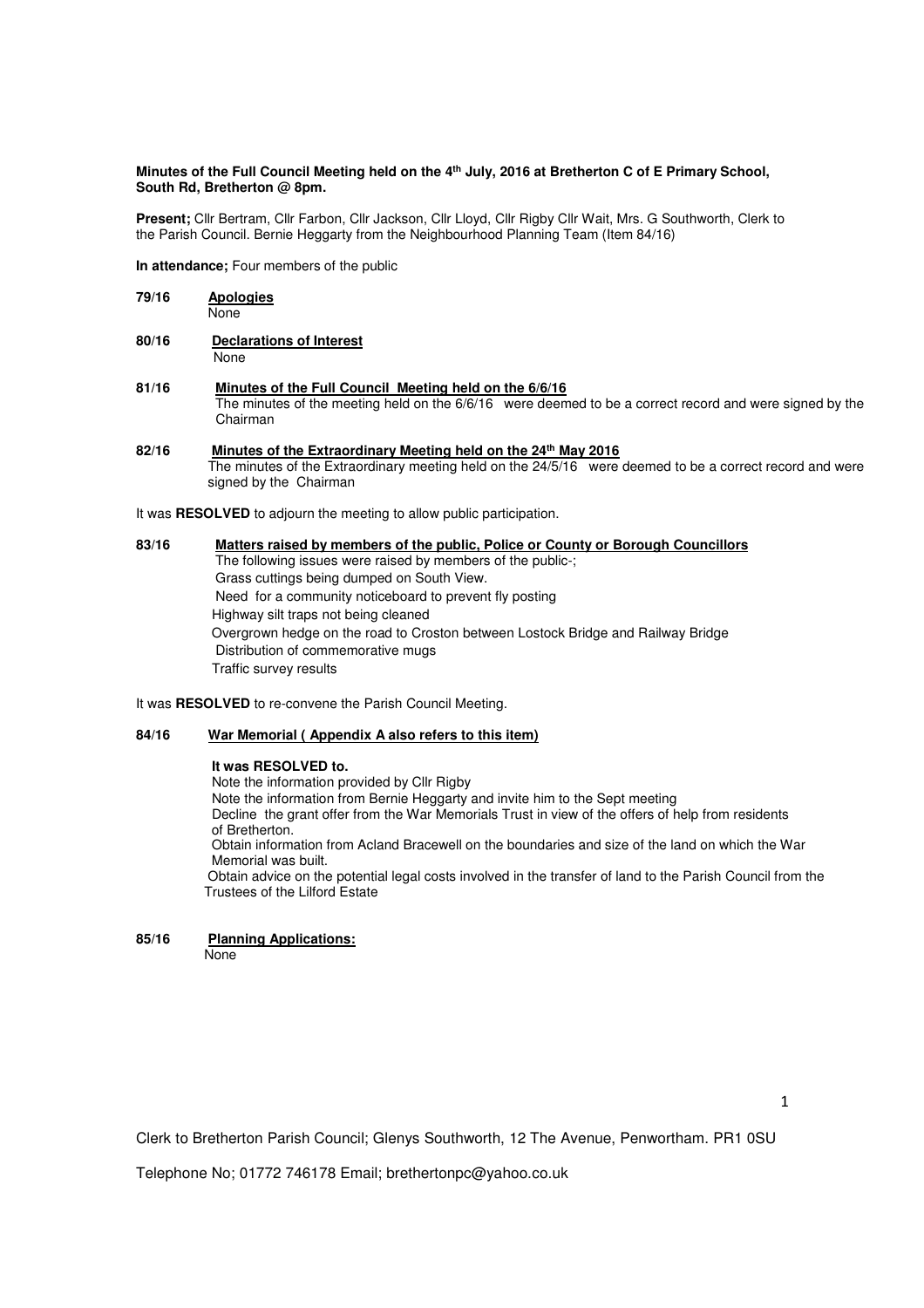### **86/16 Finance**

# **86.01/16 Payment**

It was **RESOLVED** to pay the following invoices. The invoices having been inspected/authorized by Cllr Lloyd and Cllr Jackson

| <b>Cheque</b><br>No. | Recipient                       | <b>Description</b>                            | Amount     |
|----------------------|---------------------------------|-----------------------------------------------|------------|
| 1423                 | Glenys Southworth June Salary   | June salary and back pay for April<br>and May | $172 - 19$ |
| 1424                 | Glenys Southworth June Expenses | June Expenses                                 | 48.51      |
| 1428                 | Wignalls's Landscapes           | Work undertaken in June                       | 432-80     |
| 1426                 | Wignall's Landscape             | Work undertaken in July                       | 312-80     |
| 1427                 | <b>Rufford Printers</b>         | Posters and Banners                           | 114-00     |

## **86.02/16 Monitoring Statement**

 It was **RESOLVED** that the monitoring statement for the period to the 30/6/16 be approved and the Chairman signed the statement on behalf of the Parish Council.

## **87/16 Removal of Bus Service from and to Bretherton**  It was **RESOLVED** to.provide information on the Dial-a-Ride Service on the website and Noticeboards

**88/16 Financial support to the Queens 90th Birthday Celebrations**  It was **RESOLVED** that commemorative mugs be given to children attending Bretherton Primary School and preschool children aged 0-4 on the 11/6/16

### **89/16 Lancashire County Council on proposed changes to the way services are delivered**  It was **RESOLVE** not to respond to the Consultation

### **90/16 Pedestrian Link to Croston.**

It was **RESOLVED** to persue the development of the footway with Lancashire County Council and Chorley Council and seek support from Croston Parish Council.

## **91//16 Grass verges and planting of wild flowers**  It was **RESOLVED** to identify all the verges in Bretherton so that planting and maintenance schemes can be recommended

- **92/16 Restriction of access to Sarah Lane and Back Lane**  It was RESOLVED to obtain information from Lancashire County Council on the process from requesting the restriction of vehicles
- **93/16 Land To The Front Of The Malt House**  It was **RESOLVED** to try and obtain information on the ownership of the land
- **94/16 Best Kept Village Competition 2017** It was **RESOLVED** to defer this item to the September meeting, so that more information can be provided on the setting up of a Working Group
- **95/16 Bulk haulage HGV movements through the village**  It was **RESOLVED** to defer this item until the September meeting
- **96/16 Parking on the Recreation Ground**  It was **RESOLVED** to place a notice on the car from the Parish Council
- **97/16 Sponsorship of newsletter**  It was **RESOLVED** to accept the kind offer of sponsorship from Bamfords

 $\mathfrak{p}$ 

Clerk to Bretherton Parish Council; Glenys Southworth, 12 The Avenue, Penwortham. PR1 0SU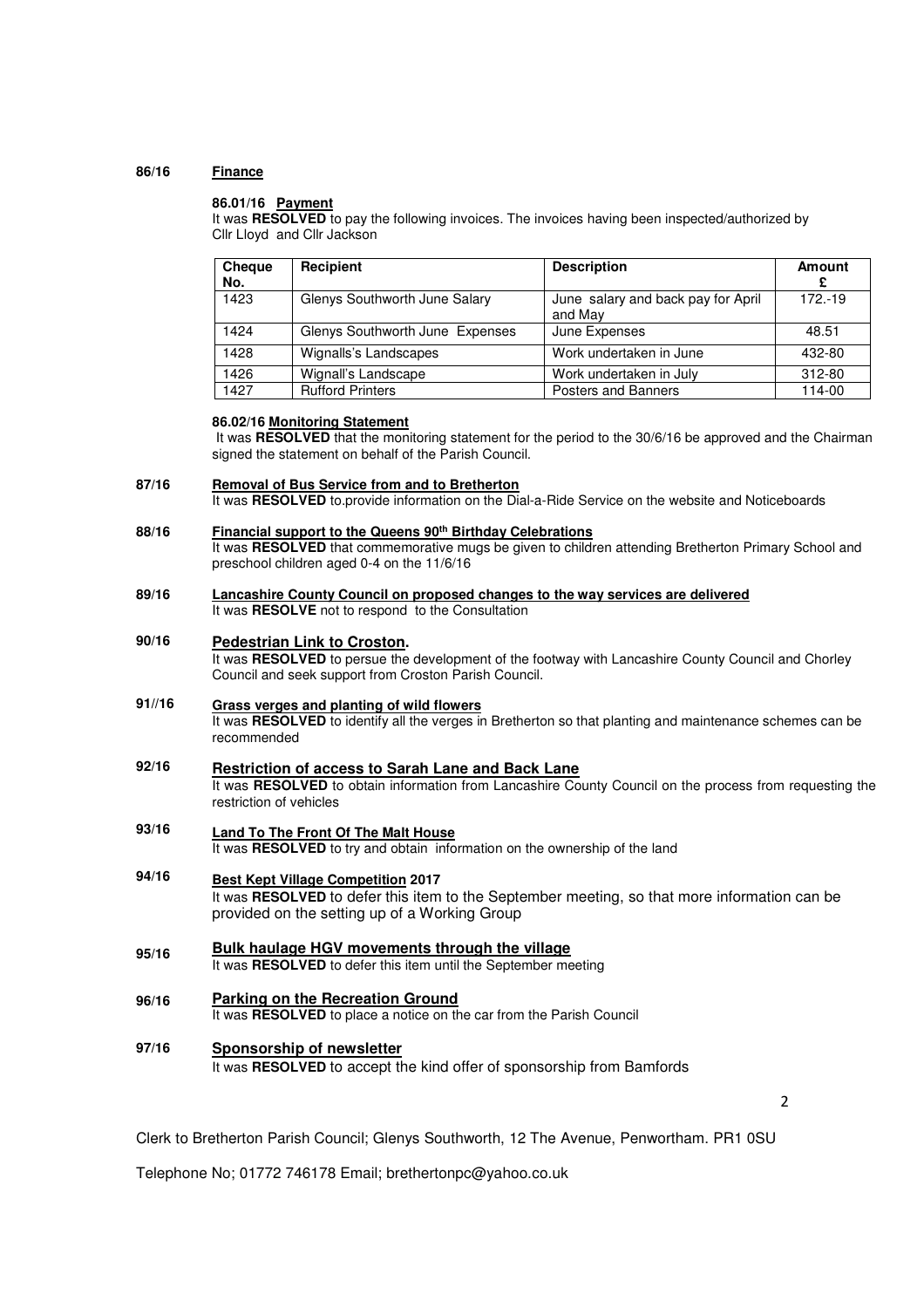### **98/16 Footpath alongside Harbour Farm**

It was **RESOLVED** to ascertain if the problem reported still exists

### **99/16 Play Area Repairs**

It was **RESOLVED** to agree to the repairs needed to certain pieces of equipment and ascertain if the work can be undertaken by Chorley Council

#### **100/16 Transport Questionnaire**

It was **RESOLVED** that Cllr Bertram, Cllr Lloyd and Cllr Farbon produce a report on the responses.

### **101/16 Lancashire Association of Local Council AGM**

It was **RESOLVED** that the Parish Council be represented by the Chairman

### **102/16 Provision of a Christmas Tree for the Village**

It was RESOLVED that his be considered as part of the 2017-18 budget setting process.

#### **103/16 Date of next Meeting**

The next full Parish Council meeting will take place on Monday 5th September 2016 at 8pm at Bretherton Endowed C of E Primary School

### **104/16 Exclusion of Press and Public**

It was **RESOLVED** to exclude the press and public from the meeting due to the confidential nature of the business to be transacted in the next agenda items

## **105/16 Code of Conduct**

It was **RESOLVED** to defer this item until the September meeting

There being no further business the Chairman closed the meeting at 9.50 pm.

Signed………………………………………………………

Position……………………………………………………..

Date…………………………………………………………

Clerk to Bretherton Parish Council; Glenys Southworth, 12 The Avenue, Penwortham. PR1 0SU